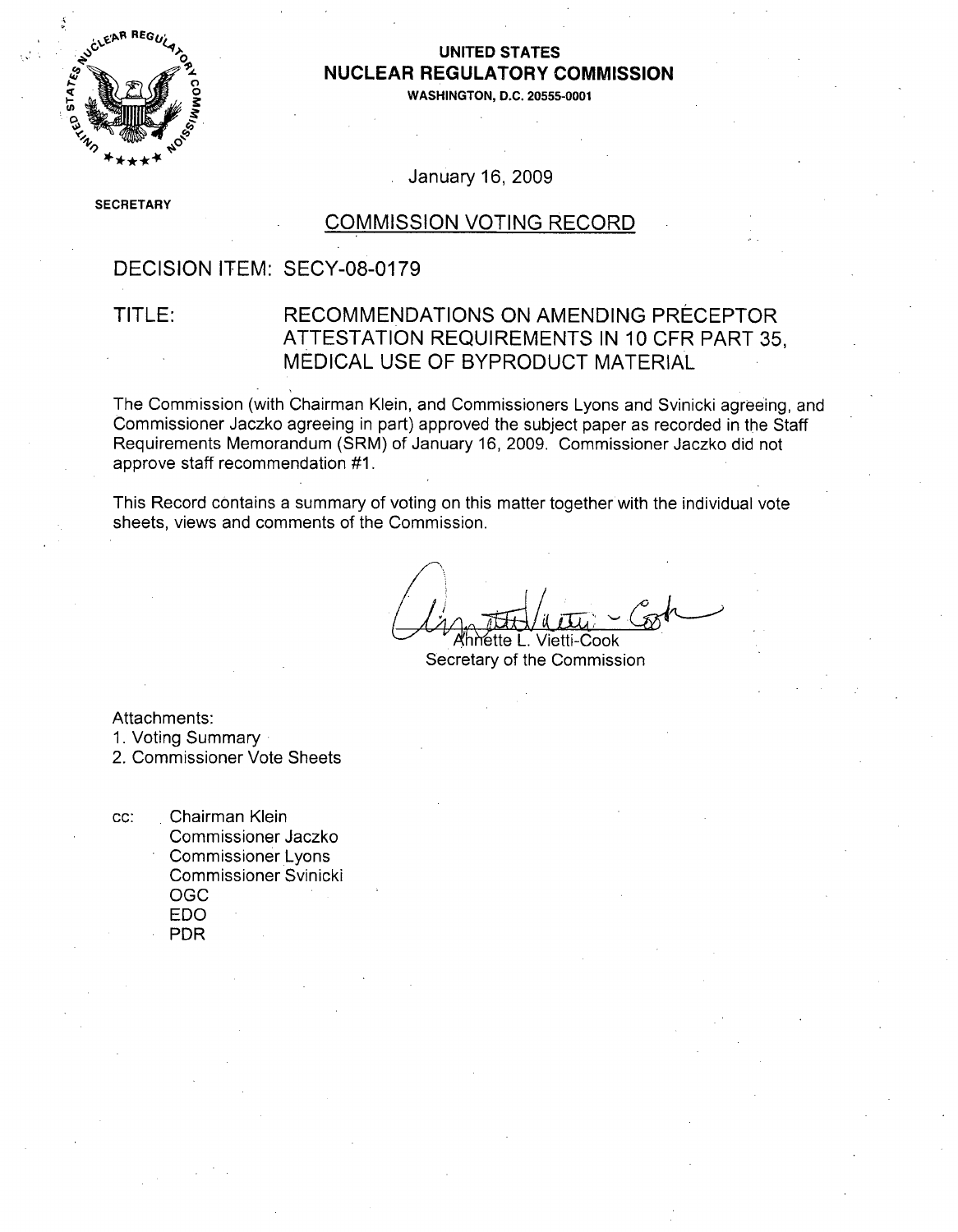## VOTING SUMMARY - SECY-08-0179

#### RECORDED VOTES

|                       |   |              | <b>NOT</b><br>APRVD DISAPRVD ABSTAIN PARTICIP COMMENTS |   | <b>DATE</b> |
|-----------------------|---|--------------|--------------------------------------------------------|---|-------------|
| CHRM. KLEIN           | X |              |                                                        |   | 1/12/09     |
| COMR. JACZKO          | X | $\mathsf{X}$ |                                                        | X | 12/2/08     |
| <b>COMR. LYONS</b>    |   |              |                                                        | X | 12/4/08     |
| <b>COMR. SVINICKI</b> |   |              |                                                        |   | 12/24/08    |

### COMMENT RESOLUTION

In their vote sheets, Chairman Klein and Commissioners Lyons and Svinicki approved, and Commissioner Jaczko partially approved the staffs recommendation and Commissioners Jaczko and Lyons provided some additional comments. Commissioner Jaczko did not approve staff recommendation #1. Subsequently, the comments of the Commission were incorporated into the guidance to staff as reflected in the SRM issued on January 16, 2009.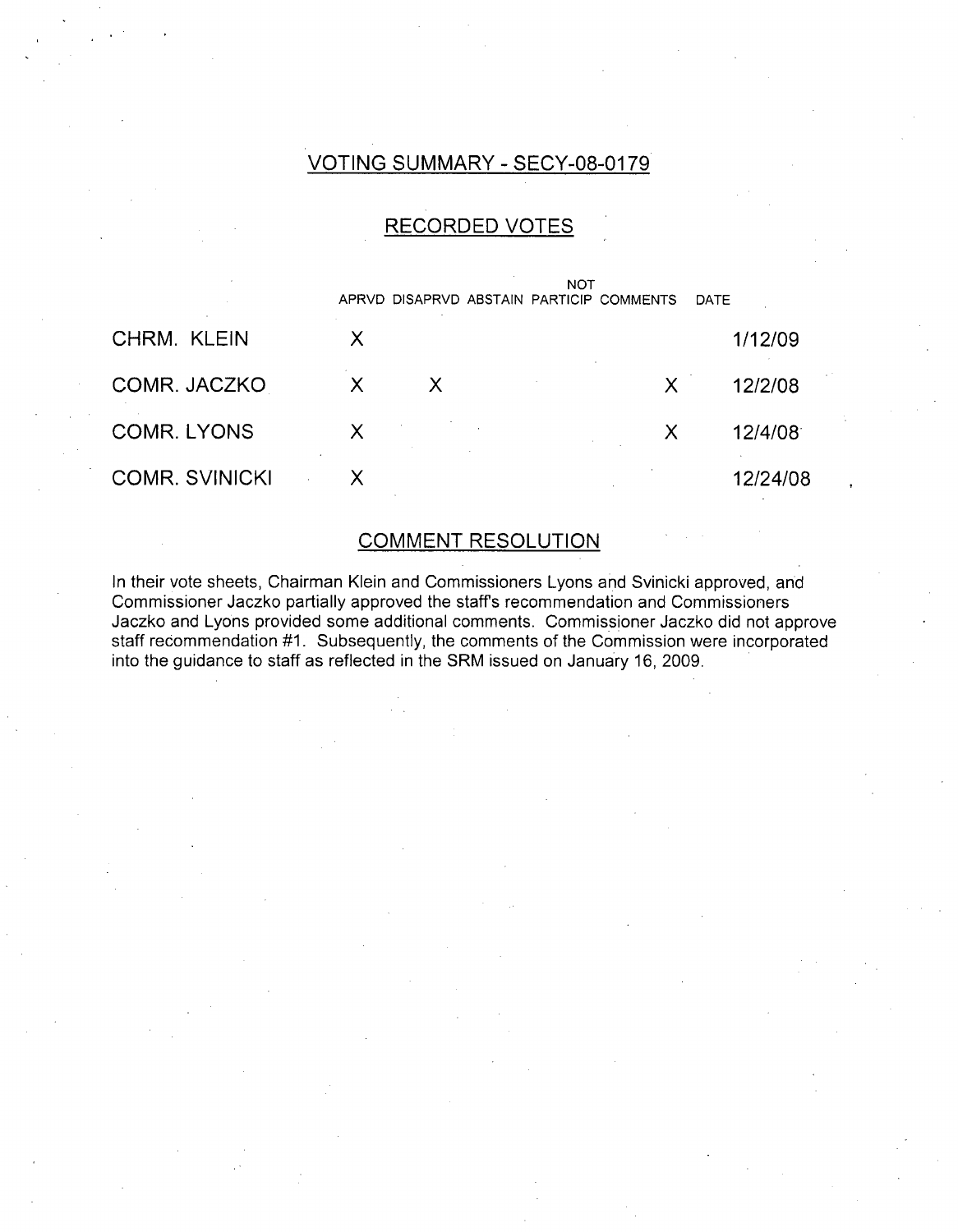## RESPONSE SHEET

- TO: Annette Vietti-Cook, Secretary
- FROM: CHAIRMAN KLEIN

SUBJECT: SECY-08-0179 - RECOMMENDATIONS ON AMENDING PRECEPTOR ATTESTATION REQUIREMENTS IN 10 CFR PART 35, MEDICAL USE OF BYPRODUCT MATERIAL

| Approved<br>$\mathsf{X}$ | <b>Disapproved</b>              | <b>Abstain</b> |
|--------------------------|---------------------------------|----------------|
| <b>Not Participating</b> |                                 |                |
| <b>COMMENTS:</b>         | <b>Attached</b><br><b>Below</b> | <b>None</b>    |

SIGNAT

**.1/17,/2009 DATE** 

Entered on "STARS" Yes  $\leq$  No  $\_\_$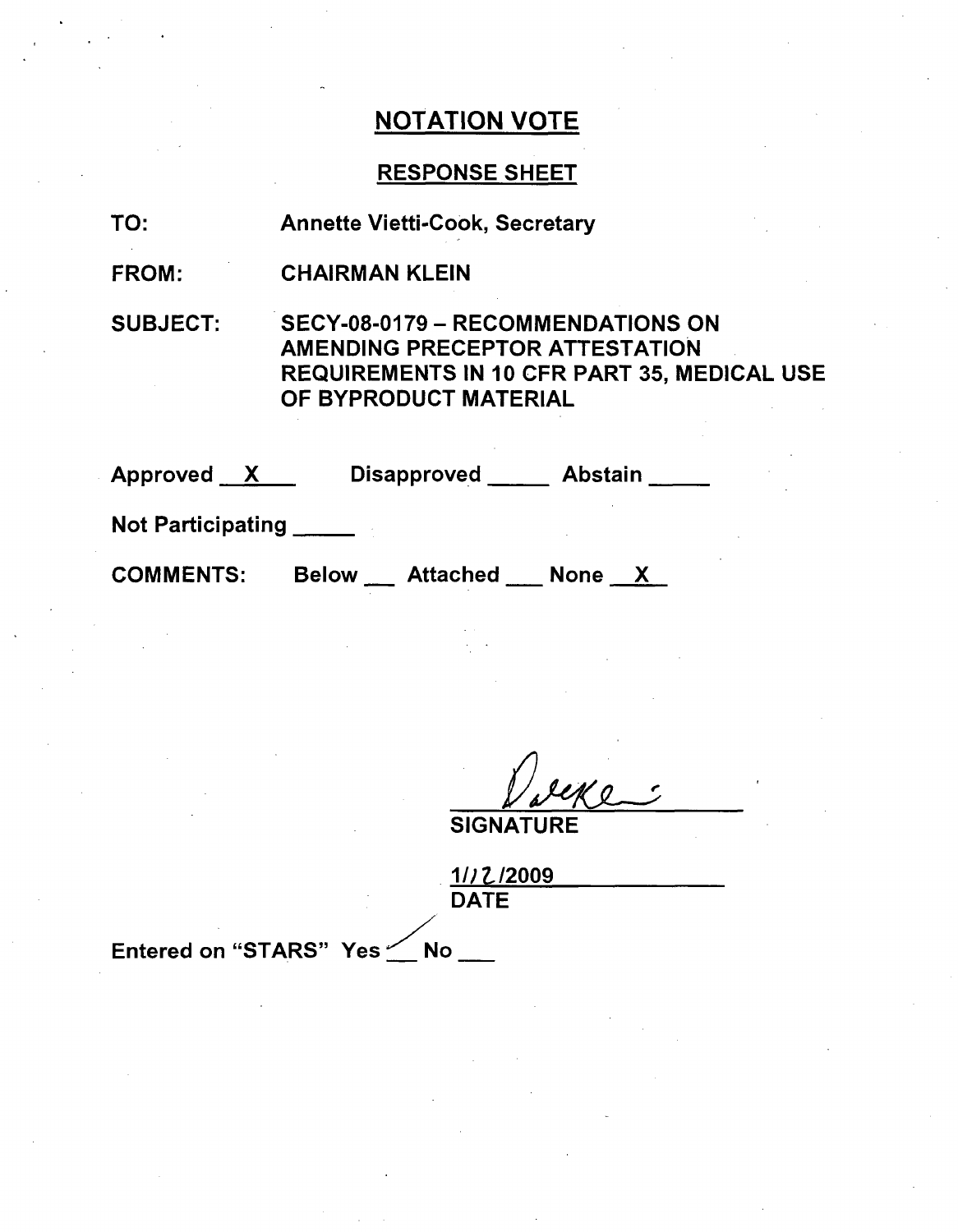## RESPONSE SHEET

| TO:                      | <b>Annette Vietti-Cook, Secretary</b>                                                                                                                            |  |  |  |
|--------------------------|------------------------------------------------------------------------------------------------------------------------------------------------------------------|--|--|--|
| <b>FROM:</b>             | <b>COMMISSIONER JACZKO</b>                                                                                                                                       |  |  |  |
| <b>SUBJECT:</b>          | <b>SECY-08-0179 - RECOMMENDATIONS ON</b><br><b>AMENDING PRECEPTOR ATTESTATION</b><br><b>REQUIREMENTS IN 10 CFR PART 35, MEDICAL USE</b><br>OF BYPRODUCT MATERIAL |  |  |  |
| Approved X               | <b>Abstain</b><br>Disapproved X                                                                                                                                  |  |  |  |
| <b>Not Participating</b> |                                                                                                                                                                  |  |  |  |
| <b>COMMENTS:</b>         | Below X Attached None                                                                                                                                            |  |  |  |

I Approve recommendations #2 and #3, but not recommendation **#1,.**

**SIGNATURE** 

 $12/268$ 

**DATE** 

Entered on "STARS" Yes X No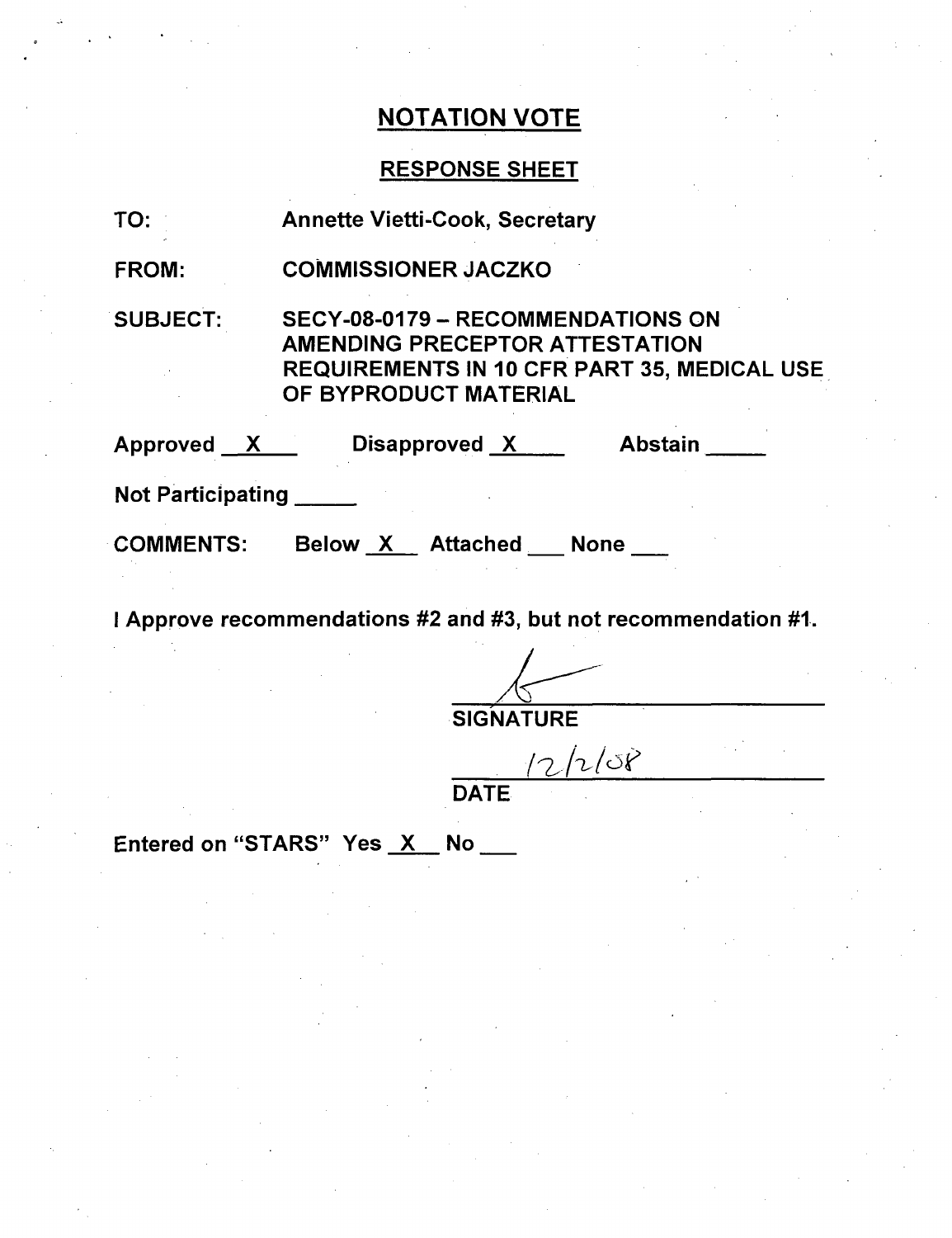## RESPONSE SHEET

| TO:                      | <b>Annette Vietti-Cook, Secretary</b>                                                                                                                     |
|--------------------------|-----------------------------------------------------------------------------------------------------------------------------------------------------------|
| <b>FROM:</b>             | <b>COMMISSIONER LYONS</b>                                                                                                                                 |
| <b>SUBJECT:</b>          | SECY-08-0179 - RECOMMENDATIONS ON<br><b>AMENDING PRECEPTOR ATTESTATION</b><br><b>REQUIREMENTS IN 10 CFR PART 35, MEDICAL USE</b><br>OF BYPRODUCT MATERIAL |
|                          | Approved X Disapproved Abstain                                                                                                                            |
| <b>Not Participating</b> |                                                                                                                                                           |
| <b>COMMENTS:</b>         | Below X Attached None                                                                                                                                     |

I approve the staff's recommendation provided staff develops proposed rule language for the alternate pathway attestation requirements in concert with ACMUI and the Agreement States.

 $P e$ .voriś **SIGNATURE** 

 $\frac{124}{08}$ 

Entered on "STARS" Yes  $\times$  No  $-$